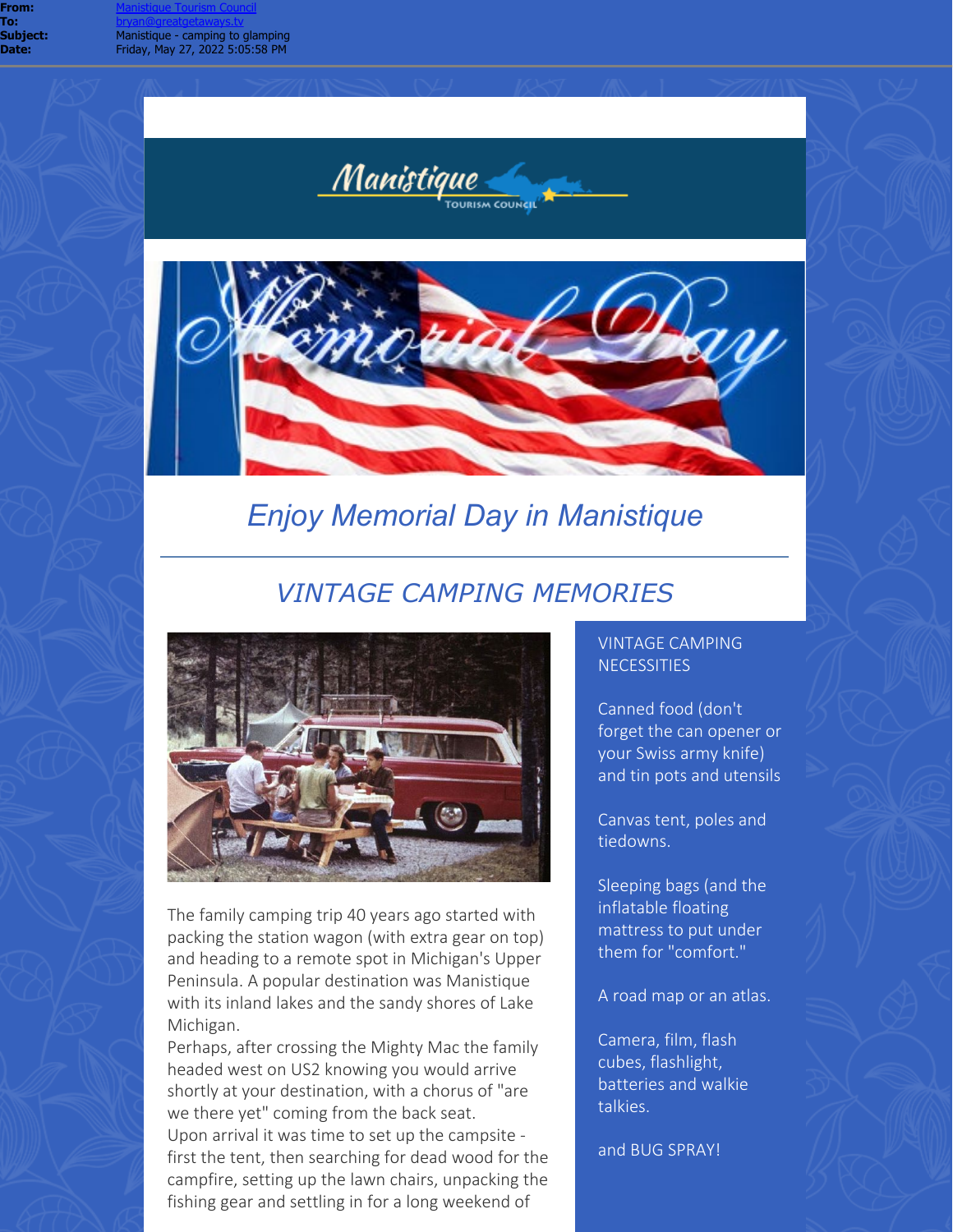peace and quiet and clean, fresh air.

# *MAKING NEW CAMPING MEMORIES*

#### MODERN CAMPING **NECESSITIES**

Canned food with pop tops, an outdoor grill and condiments galore.

Skill at parking your motor home or camper no tents required.

Cell phones - for maps, local informaion, taking pictures and sharing them on social media.

Hiking shoes, fishing poles, bird books, binoculars and swim gear.

and BUG SPRAY!



Sleeping under the stars is as popular as ever but for most families, it is a little more convenient. One change is the need to reserve a campsite as the popularity of camping has grown, especially in the Manistique area.

Are we there yet? Popular map apps make that an unnecessary question - you can figure exactly what time you will arrive.

Whether towing a well-packed, comforts of home camper, or packing for a glamping experience, the goal is the same as ever - to settle in for a long weekend of peace and quiet and clean, fresh air.

*Manistique - come this summer for glam camping or rustic or anything in-between follow this link for [detailed information](https://r20.rs6.net/tn.jsp?f=001M1_2iGDjQRLFESo2ewYkPR4AGZSWMBXI0NFhAMWIzgdfF5LVsT-x2iX2VRitFH2Ey_fOeaQ-6dyYYhI7su9QJ0yUVC0hj192rzIX1cl_BWeeCWdKlNd4NVrJEDuZajsJ7R21yneNtB-_SCh2QJeTNQB-XPetDikYdLvpK-Mh_7s=&c=wdsr9X4LXo_J01UnTfQ08yb7Idyt4193XqPmK5UdVbsT_KOhGpImxg==&ch=LvCnxkznFnlU2alsW5U-faP1ZLKoD6j7uI8ZmZg8Rlu0nn2fWzD_6g==)*



*Happy Father's Day*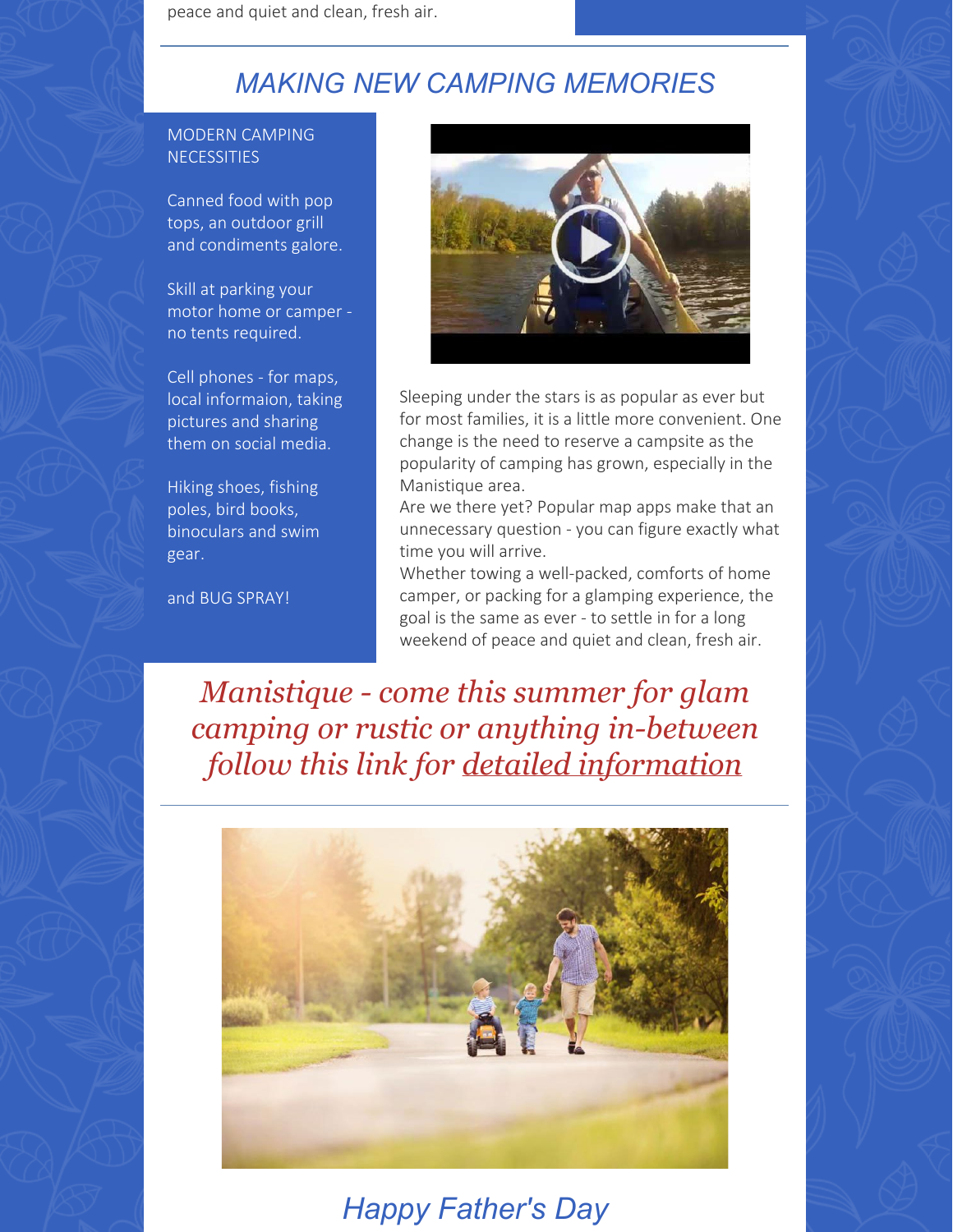# *Come to PLAY*







[Sightseeing](https://r20.rs6.net/tn.jsp?f=001M1_2iGDjQRLFESo2ewYkPR4AGZSWMBXI0NFhAMWIzgdfF5LVsT-x2uP-tlU0rWhwk9pcjIrZoBrqHZvyWJeDaJcuB4BWahe8sw1invH5Cb4Mx6OztnB1kX_GH1BYHxtxLdX9CLE9w7EwJ9Cy9IRdVwjtKWLo1yEW35ZMMpqK6vMzR5Memwq7Ng==&c=wdsr9X4LXo_J01UnTfQ08yb7Idyt4193XqPmK5UdVbsT_KOhGpImxg==&ch=LvCnxkznFnlU2alsW5U-faP1ZLKoD6j7uI8ZmZg8Rlu0nn2fWzD_6g==) [Dining on local fare](https://r20.rs6.net/tn.jsp?f=001M1_2iGDjQRLFESo2ewYkPR4AGZSWMBXI0NFhAMWIzgdfF5LVsT-x2or0d4dZ_ucJEMG7MryMxYPYEE_5xi03hdb6fNh4D-Cs4Ho47oB4z39ciYlKUgeozmR07rGF3AZyXrYEAVRptOTTkoP5DRRsfaihTdT8GUp7IILB4YYFCCA=&c=wdsr9X4LXo_J01UnTfQ08yb7Idyt4193XqPmK5UdVbsT_KOhGpImxg==&ch=LvCnxkznFnlU2alsW5U-faP1ZLKoD6j7uI8ZmZg8Rlu0nn2fWzD_6g==) [Fishing](https://r20.rs6.net/tn.jsp?f=001M1_2iGDjQRLFESo2ewYkPR4AGZSWMBXI0NFhAMWIzgdfF5LVsT-x2k64bQBmtRQTupA13epgfoIdYf5XcP_Ol4aTAsWFr7JSZEZlN2gEcw-p-QLD_S1Yah5fbHTV7UvojDamxMhvkEEOdd3q0NGLC9Zq2j58qFHBjyIKXtAhLMA=&c=wdsr9X4LXo_J01UnTfQ08yb7Idyt4193XqPmK5UdVbsT_KOhGpImxg==&ch=LvCnxkznFnlU2alsW5U-faP1ZLKoD6j7uI8ZmZg8Rlu0nn2fWzD_6g==)

**Sightseeing:** So many choices in Manistique and the surrounding areas. Follow the link above for information on where to visit historical places, where to experience wildlife, and many other unique attractions something for everyone in the family.

**Restaurants:** Take advantage of good home cooking and UP delicacies by visiting any of the restaurants on the link above. Mouthwatering.... **Fishing**: Where to go, what you can catch and tournaments are described on the above fishing link. Have we baited you to experience fishing, northern style?

## **Calendar of events**

## **May 25**

[Manistique Farmers' Market 2022](https://r20.rs6.net/tn.jsp?f=001M1_2iGDjQRLFESo2ewYkPR4AGZSWMBXI0NFhAMWIzgdfF5LVsT-x2v5WTccf3AdkhgJxi9xcCTYUFIlOuPs4IBoGtBKy5AU896p7HEkp1Lk2QTqYUo98-8XpijvlxyF3auzIdRNtsUAonLcWgb7YHwg6FRQlJXWiSILs73ozyIjSLACi4GZ1MnK8qw9Zs-TkKgVocsGG3FojUTYZ_iVWQg==&c=wdsr9X4LXo_J01UnTfQ08yb7Idyt4193XqPmK5UdVbsT_KOhGpImxg==&ch=LvCnxkznFnlU2alsW5U-faP1ZLKoD6j7uI8ZmZg8Rlu0nn2fWzD_6g==)

- every week on Wednesday until September 14, 2022
- Little Bear West Arena

## **May 28**

[Monthly Manistique Makers Market](https://r20.rs6.net/tn.jsp?f=001M1_2iGDjQRLFESo2ewYkPR4AGZSWMBXI0NFhAMWIzgdfF5LVsT-x2qxwsmxt99uJhN302vgwUl1Ujvsl9QFBIaX9X-_6lDhwbo1uh5MnAnD5rQt345c3VpezFgQl2Sp-t7ZjdLffk_ovVun0O43ueqsF5s2pqKgFNp1EJ5bPH0M=&c=wdsr9X4LXo_J01UnTfQ08yb7Idyt4193XqPmK5UdVbsT_KOhGpImxg==&ch=LvCnxkznFnlU2alsW5U-faP1ZLKoD6j7uI8ZmZg8Rlu0nn2fWzD_6g==)

[Stars and Stripes BBQ Party](https://r20.rs6.net/tn.jsp?f=001M1_2iGDjQRLFESo2ewYkPR4AGZSWMBXI0NFhAMWIzgdfF5LVsT-x2gZ4dWTIgAsLB8wnqBl487AXE8qwr1g-NhPge619WkpSLWgSVVlQYYpDXDaVuPrEWhYi-utrDym4Hg7HNC-tes-kOHEWclZkRoDs5gEefc6VvdG6N8v3uj8YOoycUeZNfGFwqk0ANtOpobHrPn-MsQVLI73cjUdfeTGZFr-7S0pb-vXvfMToLFM=&c=wdsr9X4LXo_J01UnTfQ08yb7Idyt4193XqPmK5UdVbsT_KOhGpImxg==&ch=LvCnxkznFnlU2alsW5U-faP1ZLKoD6j7uI8ZmZg8Rlu0nn2fWzD_6g==) 11:00am to 2:00pm Hoholik's Ace Hardware 145 River Street [Manistique,](https://r20.rs6.net/tn.jsp?f=001M1_2iGDjQRLFESo2ewYkPR4AGZSWMBXI0NFhAMWIzgdfF5LVsT-x2gZ4dWTIgAsLs3GlJw8EKcGo-ztjcb3_HVU9bTmOtgTr9OfEUppl_y0FpHGKdC1Xa3wW3_JZ80u4XcqFoRuM3SoM-FI5uqAaGQwVJP6jBZStWt6vbDz8p54=&c=wdsr9X4LXo_J01UnTfQ08yb7Idyt4193XqPmK5UdVbsT_KOhGpImxg==&ch=LvCnxkznFnlU2alsW5U-faP1ZLKoD6j7uI8ZmZg8Rlu0nn2fWzD_6g==) MI 49854

## J**une 11**

[2-Person Breast Cancer Tournament](https://r20.rs6.net/tn.jsp?f=001M1_2iGDjQRLFESo2ewYkPR4AGZSWMBXI0NFhAMWIzgdfF5LVsT-x2gZ4dWTIgAsLF9ZanBIQeLo7dg3k8we4cZZ1lyeHeoFnqOz9wPgcSv2ZRsczM2afgiDesMEW1aulLvhKlRVghQPhR5meLmJKel_d1n2reMAcT7-phl-M5E5UP43ZfkP4huGlt_yVuNlAKYJRtdLJcmhkwyzamdVs4HJ3OyHbTopQSl3D_jsLt_A=&c=wdsr9X4LXo_J01UnTfQ08yb7Idyt4193XqPmK5UdVbsT_KOhGpImxg==&ch=LvCnxkznFnlU2alsW5U-faP1ZLKoD6j7uI8ZmZg8Rlu0nn2fWzD_6g==) Indian Lakes Golf Course

**June 25** at 8 p.m. [Wizard of Oz at the Drive-In](https://r20.rs6.net/tn.jsp?f=001M1_2iGDjQRLFESo2ewYkPR4AGZSWMBXI0NFhAMWIzgdfF5LVsT-x2gZ4dWTIgAsLm9tCPn5RctU2qc4lqVXFZn3bSn8Hx_gx4Do_cHTxvSKBtcSRgqh4cyVghaRuUXokfTRGMmgHbeZrUQ6jbO0Zz8vNBLWQsUemtHf6H8lwfNWrr2PGmj22mahVJKNgcj1reU6XpQnxb_N2NrvkdIm5m4DGiy2ActlH9lT6elPONTcrRK6TRuqe4QaOZyIaV9XUYXC9GBrqt1bFwv67fVLfog==&c=wdsr9X4LXo_J01UnTfQ08yb7Idyt4193XqPmK5UdVbsT_KOhGpImxg==&ch=LvCnxkznFnlU2alsW5U-faP1ZLKoD6j7uI8ZmZg8Rlu0nn2fWzD_6g==) Highway 2 Community Drive-In Theater